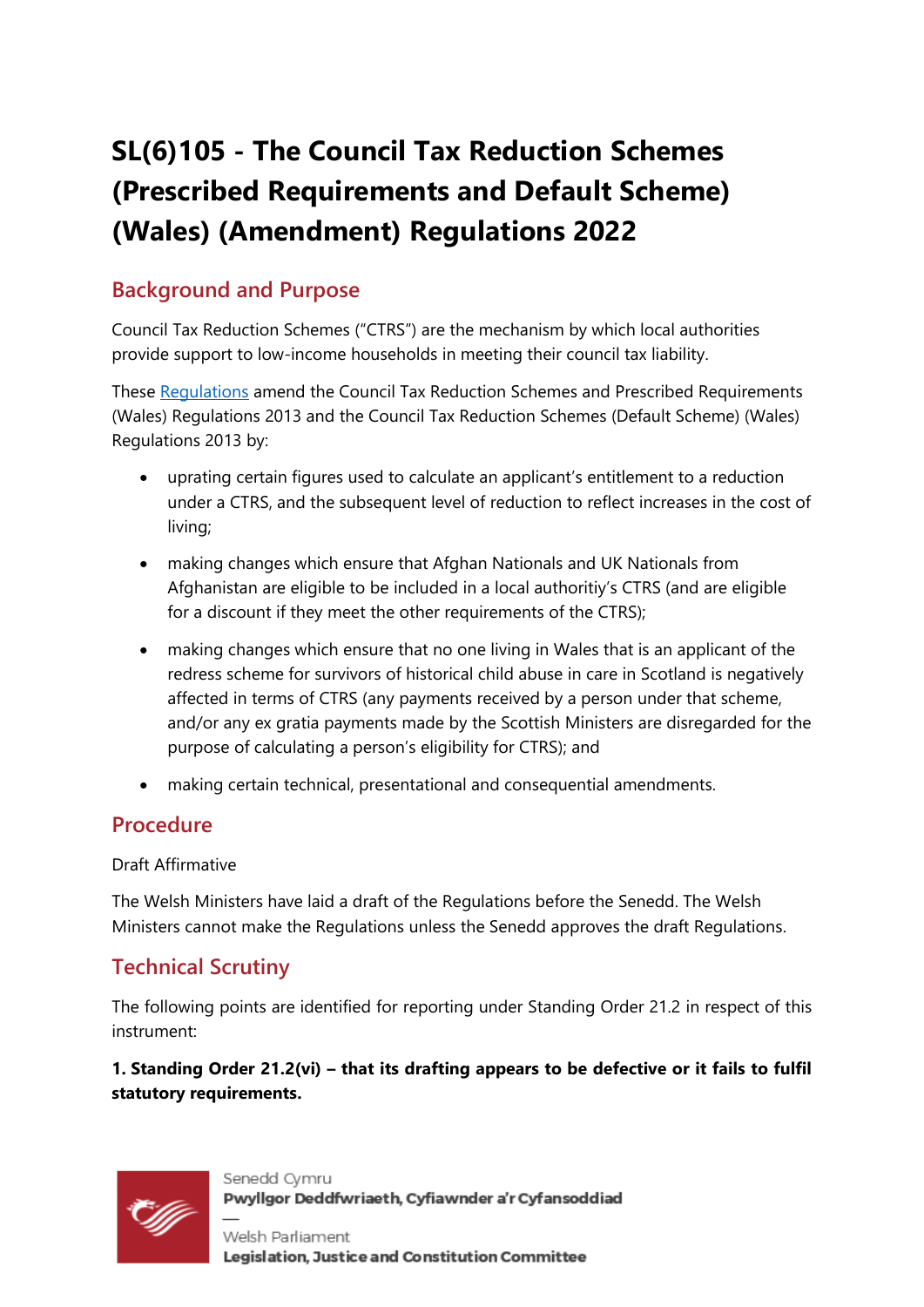Regulation 12(1) provides that paragraph 19(5) of the Council Tax Reduction Schemes (Default Scheme) (Wales) Regulations 2013 ("the Default Scheme Regulations") is amended in accordance with paragraphs (2) to (5) (of regulation 12). This is incorrect.

As currently drafted, regulation 12(2) attempts to amend sub-paragraphs in paragraph 19(5)(e) of the Default Scheme Regulations. However, paragraph 19(5)(e) does not contain any sub-paragraphs. It appears that paragraph 12(2) should amend paragraph 19(4)(e) (which does contain sub-paragraphs).

Paragraphs (3) to (5) of regulation 12 do amend paragraph 19(5) of the Default Scheme Regulations, and this should be expressly stated.

#### **2. Standing Order 21.2(vi) – that its drafting appears to be defective or it fails to fulfil statutory requirements.**

Regulation 12(2)(b) substitutes ";" with "," in paragraph 19(4)(e) of the Default Scheme Regulations. This is incorrect - it should be a substitution of "." with ";".

#### **3. Standing Order 21.2(vi) – that its drafting appears to be defective or it fails to fulfil statutory requirements.**

There are two errors in regulation 12(5) that are linked to the error raised in the first technical reporting point (which highlighted that not all of the paragraphs in regulation 12 amend paragraph 19(5) of the Default Scheme Regulations).

Regulation 12(5) inserts a new paragraph (m) into regulation 19(5) of the Default Scheme Regulations. In the wording being inserted, there is a reference to "paragraph (e)". This should be a reference to "sub-paragraph  $(4)(e)$ ", as it is not referring to paragraph (e) of the sub-paragraph into which it is being inserted (it is referring to subparagraph (4)(e) not subparagraph(5)(e)).

Similarly, regulation 12(5) inserts a new paragraph (n) into regulation 19(5). In the wording being inserted, there is a reference to "paragraph (e)(iv) or (m)". This should be a reference to "sub-paragraph (e)(iv) or paragraph (m)", for the same reason as outlined above (i.e. the former is located in a different sub-paragraph, whereas the latter is located in the same subparagraph).

# **Merits Scrutiny**

The following point is identified for reporting under Standing Order 21.3 in respect of this instrument:

#### **1. Standing Order 21.3(ii) – that it is of political or legal importance or gives rise to issues of public policy likely to be of interest to the Senedd**

No consultation has been undertaken in respect of these Regulations. The Explanatory Memorandum notes that:



Welsh Parliament Legislation, Justice and Constitution Committee